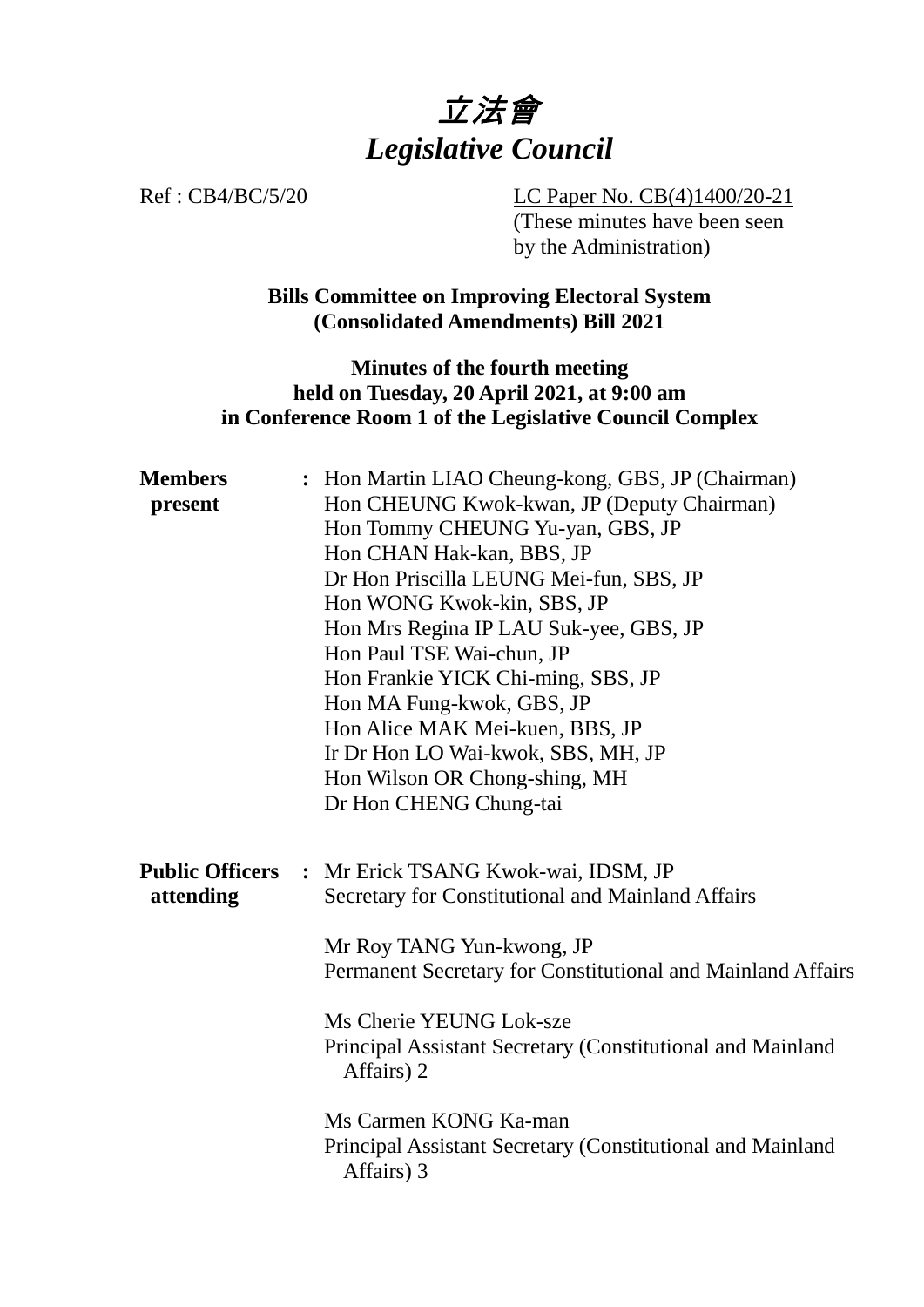|                               | Mr Llewellyn MUI Kei-fat<br>Law Officer (Special Duties) (Acting)<br>Department of Justice |
|-------------------------------|--------------------------------------------------------------------------------------------|
|                               | Mr Peter SZE Chun-fai<br><b>Senior Assistant Law Draftsman</b><br>Department of Justice    |
|                               | Mr Wallance NG Long-ting<br><b>Government Counsel</b><br>Department of Justice             |
|                               | Miss Celia HO Wai-kwan<br><b>Government Counsel</b><br>Department of Justice               |
| <b>Clerk</b> in<br>attendance | : Ms Joanne MAK<br>Chief Council Secretary (4) 7                                           |
| <b>Staff</b> in<br>attendance | : Mr Bonny LOO<br>Senior Assistant Legal Adviser 3                                         |
|                               | Ms Clara WONG<br>Assistant Legal Adviser 4                                                 |
|                               | Mr Dennis HO<br>Senior Council Secretary (4) 7                                             |
|                               | Mr Griffin FUNG<br>Legislative Assistant (4) 9                                             |
|                               | <b>Miss Vivian YUEN</b><br>Legislative Assistant (4) 8                                     |

#### Action

# **I. Meeting with the Administration**

[File Ref.: CMAB C1/30/5/5, LC Paper Nos. CB(3)444/20-21, LS65/20-21, CB(4)814/20-21(01) and (02), CB(4)836/20-21(01) and CB(4)827/20-21(01)]

1. The Bills Committee deliberated (index of proceedings attached at **Annex**).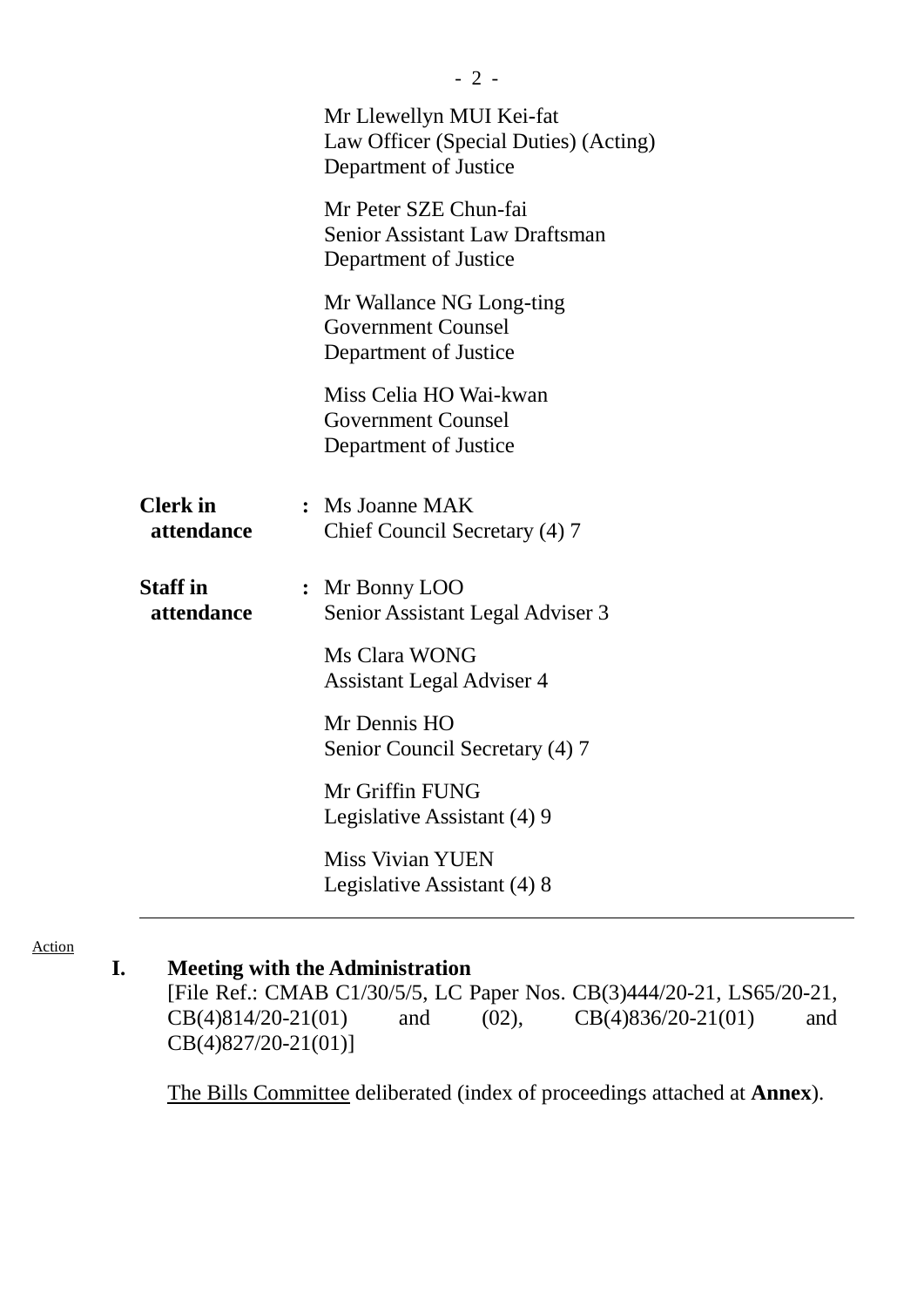#### Discussion/Clause-by-clause examination

*Clauses 292, 383 & 438: The Candidate Eligibility Review Committee ("CERC")*

2. Permanent Secretary for Constitutional and Mainland Affairs ("PSCMA") reiterated that the Administration would propose an amendment to the Improving Electoral System (Consolidated Amendments) Bill 2021 ("the Bill") to provide for the appointment of members of society to CERC as its members. The Chairman considered it preferable to appoint three members of society to CERC and requested the Administration to consider his suggestion.

Admin

3. PSCMA said that upon the formation of CERC, the composition of CERC would be reported to the central authorities for record upon request. He further said that the Administration would propose amendments to the Bill to provide that the list of candidates confirmed to be eligible to stand for elections would be published in the Gazette in the name of CERC, instead of the Returning Officer, so as to reflect CERC's authority on such matters.

4. Mr MA Fung-kwok enquired how much time would be allowed for appeals to be lodged by persons whose registration had been determined by CERC as invalid under the proposed new section 4A of the Election Committee (Appeals) Regulation (Cap. 569A).

5. Principal Assistant Secretary (Constitutional and Mainland Affairs) 3 advised that a prospective candidate might lodge an appeal to the Revising Officer by submitting a written representation within seven days from the relevant date (e.g. the date of publication of the interim register), and the Revising Officer would make a decision in writing within 20 days thereafter. PSCMA added that such arrangements would be applicable to the 2021 voter registration cycle only.

### *Clause 431: Breach of oath of Election Committee ("EC") members*

6. Mr MA Fung-kwok enquired how to determine whether an EC member had breached the oath taken under the law. PSCMA replied that in line with the proposals in the Public Offices (Candidacy and Taking Up Offices) (Miscellaneous Amendments) Bill 2021 which sought to implement the Interpretation of Article 104 of the Basic Law by the Standing Committee of the National People's Congress, the Bill proposed that the Secretary for Justice ("SJ") could bring proceedings anytime against an EC member on the grounds of breach of oath, or failure to fulfill the legal requirements and conditions on upholding the Basic Law and bearing allegiance to Hong Kong Special Administrative Region ("HKSAR"). Once SJ had commenced the relevant legal proceedings on the grounds of breach of oath or failure to fulfill the legal requirements and conditions on upholding the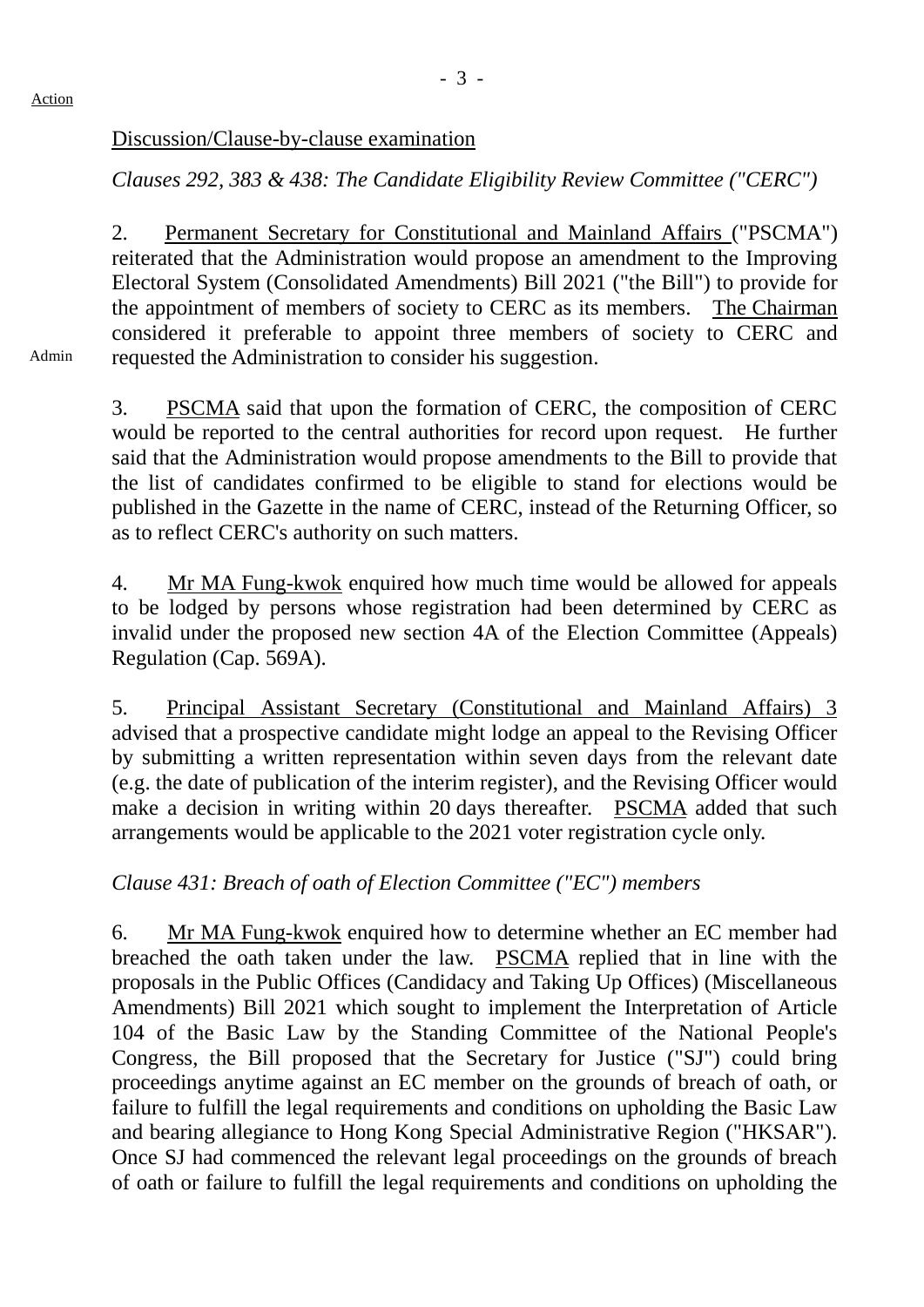Basic Law and bearing allegiance to HKSAR, the functions of the EC member would be immediately suspended. The EC member's name should not be added to the EC Final Register or should be removed from the register until the decision of the Court of First Instance ("CFI") became final. The member concerned was, however, entitled to apply to CFI to lift such suspension.

7. The Deputy Chairman expressed concerns about whether an EC member's suspension or disqualification by CFI under the proposed new section 43A of the Schedule to the Chief Executive Election Ordinance (Cap. 569) ("CEEO") would affect the validity of the nominations made or the vote cast by him or her prior to his/her suspension or disqualification or during the time when such suspension was lifted by the Court. Law Officer (Special Duties) (Acting) ("LO(SD)(Acting)") replied that taking reference from section 71 of the Legislative Council Ordinance (Cap. 542) ("LCO"), a defect in the election of a Member, or as to the eligibility of a person to be a Member, would not invalidate acts purporting to have done by the Member before the date on which the decision of the Court was handed down. The Deputy Chairman requested the Administration to consider whether a provision similar to section 71 of LCO should be added to CEEO to preserve the validity of the relevant elections which involved the abovementioned circumstances. The Administration agreed to follow up.

Admin

8. The Chairman noted that the proposed section 43A(7)(b) of the Schedule to CEEO stipulated that "*if, in proceedings brought under this section, it is proved that the defendant acted as a member of the Election Committee while disqualified from so acting, the Court may grant an injunction restraining the defendant from so acting*". He considered the proposed arrangements cumbersome and suggested that the Administration should consider criminalizing such acts, which would be more effective and would achieve greater deterrent effect. He also enquired about the role of the Court of Final Appeal in handling appeals by EC members. PSCMA said that the Administration would provide a written response to address the Chairman's concerns.

Admin

*Clauses 275 & 287: Composition of corporate electors in functional constituencies ("FCs")*

9. In response to members' enquiries, PSCMA explained that in general, the number of eligible corporate members of umbrella organizations was clearly defined in the constitutions of these organizations, and any changes would require the approval of the Secretary for Constitutional and Mainland Affairs. For umbrella organizations that did not state the number of eligible corporate members in their constitutions, the Administration would request these organizations to provide a list of their eligible corporate members in accordance with the constitutions in force as at 14 April 2021, i.e. the date of First Reading of the Bill.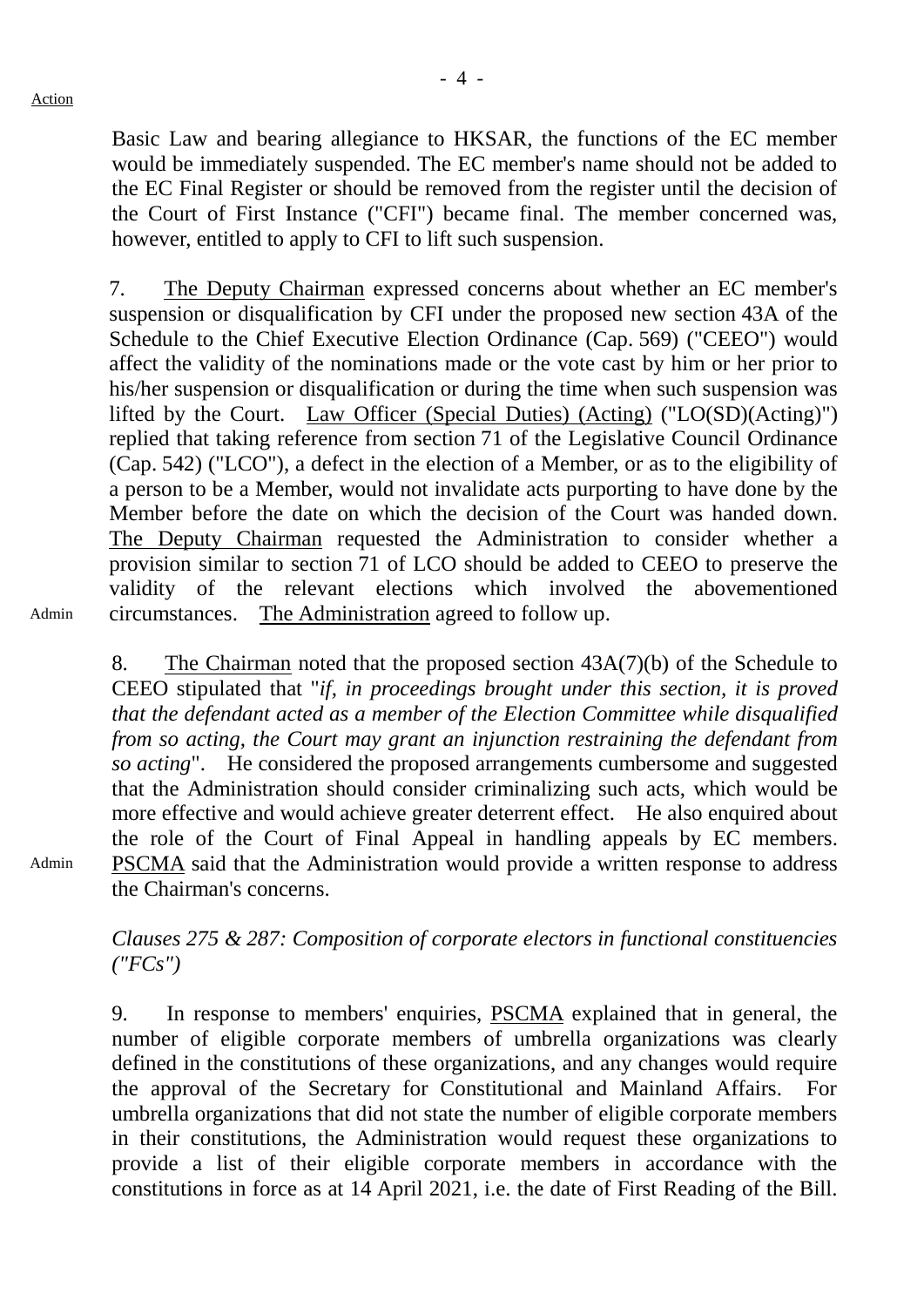If there were subsequent major changes to the list (such as a sudden increase in the number of eligible corporate members of the organizations concerned) without a reasonable explanation, the Administration would consider revoking the eligibility of the umbrella organizations in the corresponding FC by way of legislative amendments.

10. Mr Tommy CHEUNG enquired how an umbrella organization should deal with offices of its Boards/General Committees/Councils being vacated. PSCMA responded that it would be up to the umbrella organizations themselves to deal with such internal matters of finding replacements to these vacated offices of their Boards/General Committees/Councils.

11. In reply to the Chairman's enquiry, LO(SD)(Acting) confirmed that a "corporate" elector in LCO meant a "body" that included organizations whether incorporated or unincorporated, such as partnerships.

12. Mrs Regina IP expressed concern that in respect of the composition of the Tourism FC under the Bill, it comprises three categories of bodies. While the bodies specified under the proposed section 20O(a) of LCO were those that were licence holders under the Travel Agents Ordinance (Cap. 218) and were entitled to vote at the board of directors or executive committees of the specified bodies, the bodies specified under the proposed section 20O(c) of LCO were licence holders of the Hotel and Guesthouse Accommodation Ordinance (Cap. 349) and were entitled to vote at the general meetings of the company concerned. Mrs IP requested the Administration to explain in writing the rationale behind the above discrepancy in the eligibility and to provide the respective numbers of eligible corporate electors under the proposed section  $20O(a)$ , (b) and (c) of LCO. SCMA agreed to revert in writing.

Admin

*Clause 372: Election expenses limits ("EELs") for Chief Executive* ("*CE") elections*

13. The Chairman enquired about the rationale behind the substantial difference between EELs before and after 27 March 2022 as set out in the proposed section 2 of the Maximum Amount of Election Expenses (Chief Executive Election) Regulation (Cap. 554A).

14. PSCMA advised that 27 March 2022 was the prospective date of the upcoming CE election. The purpose of the proposed amendment was to adjust upward the EEL of the next CE election by around 10.28% (cumulative price adjustment calculated from 2017) to take effect on 27 March 2022.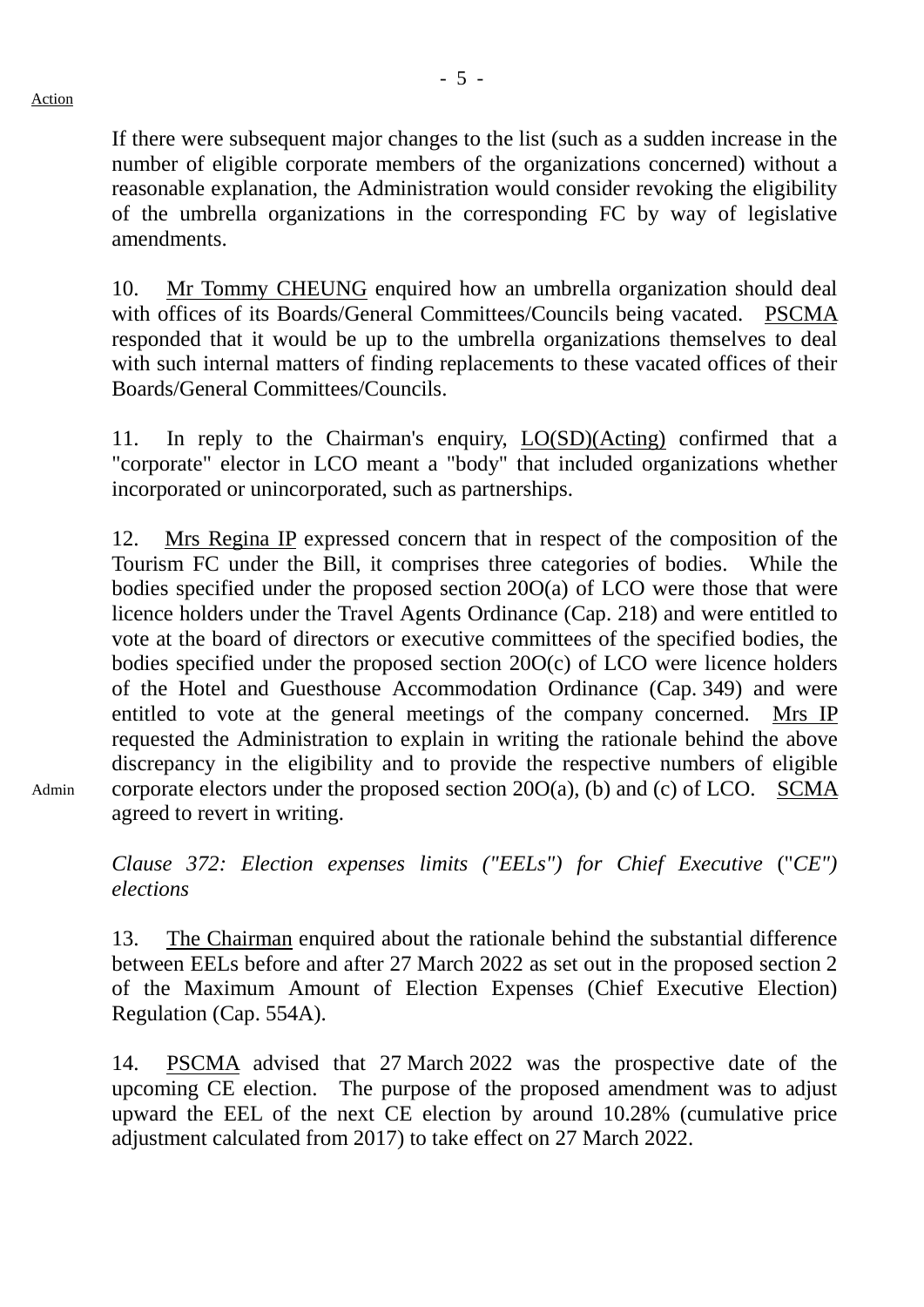15. Members noted that the next meeting would be held on Wednesday, 21 April 2021, at 8:30 am.

#### **II. Any other business**

16. There being no other business, the meeting ended at 12:58 pm.

Council Business Division 4 Legislative Council Secretariat 20 August 2021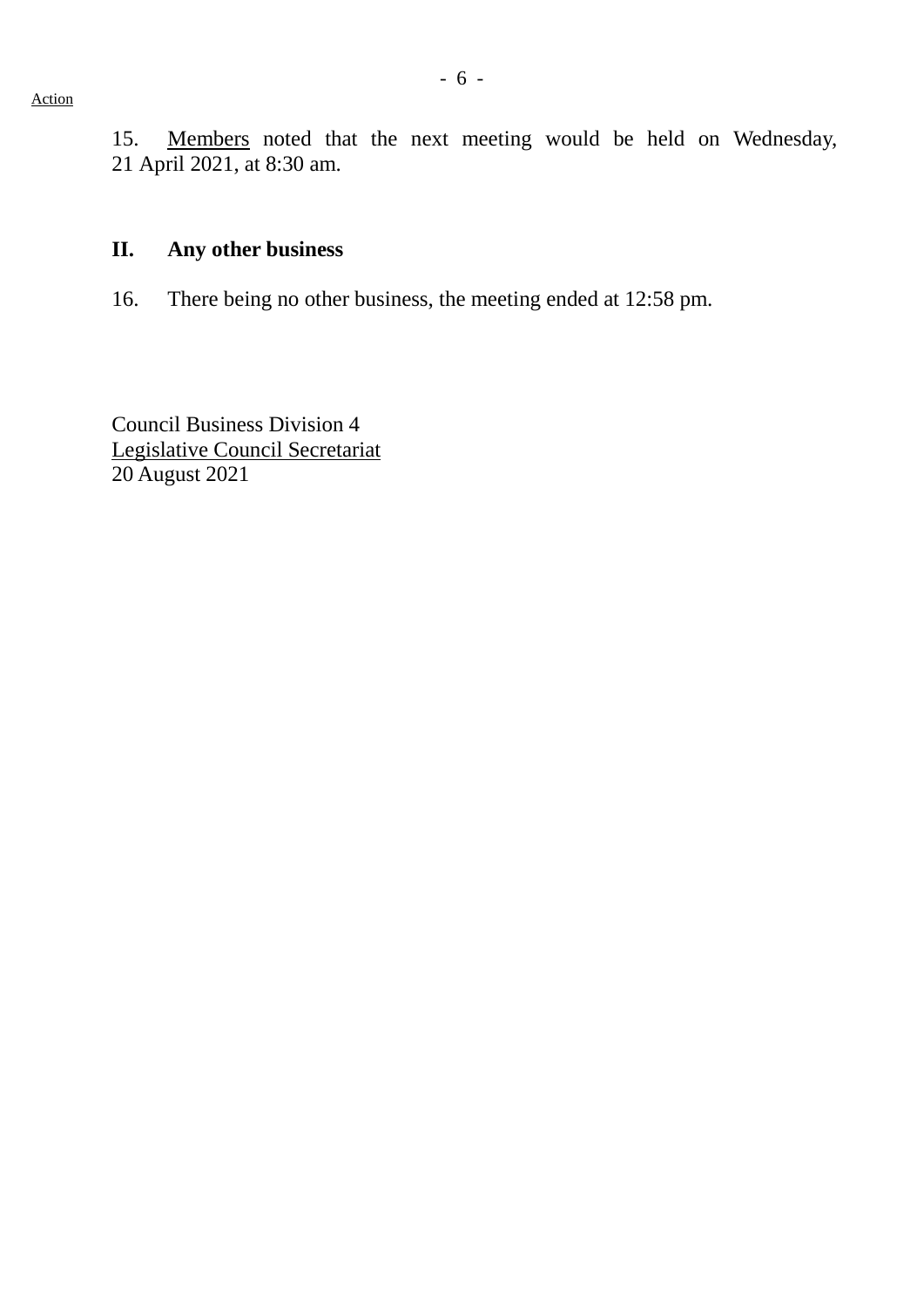# **Proceedings of the fourth meeting of the Bills Committee on Improving Electoral System (Consolidated Amendments) Bill 2021 on Tuesday, 20 April 2021, at 9:00 am in Conference Room 1 of the Legislative Council Complex**

| <b>Time</b>                           | Speaker(s)                                                                                                                    | Subject(s)                                                                                                                                                                                                                                                                                                                                                                                                                                                                                    | <b>Action</b>                                                              |
|---------------------------------------|-------------------------------------------------------------------------------------------------------------------------------|-----------------------------------------------------------------------------------------------------------------------------------------------------------------------------------------------------------------------------------------------------------------------------------------------------------------------------------------------------------------------------------------------------------------------------------------------------------------------------------------------|----------------------------------------------------------------------------|
| <b>Marker</b><br>$000456 -$<br>000607 | Chairman                                                                                                                      | Opening remarks                                                                                                                                                                                                                                                                                                                                                                                                                                                                               | required                                                                   |
| $000608 -$<br>002124                  | Chairman<br>Mr MA Fung-kwok<br>Administration                                                                                 | Continuation of clause-by-clause examination of the<br>Improving<br>Electoral<br>(Consolidated<br>System<br>Amendments) Bill 2021 ("the Bill")<br>Examination of clauses 1(6)(c), 398-400, 428, 429, 433,<br>and 435-445 of the Bill<br>Discussion on the (i) appeal mechanisms against the<br>election results of Election Committee ("EC")<br>subsector elections or the registration of a nominee,<br>(ii) registration of ex-officio members and (iii) voter<br>registration arrangements |                                                                            |
| $002125 -$<br>004942                  | Chairman<br>Mr MA Fung-kwok<br>Senior Assistant Legal<br>Adviser ("SALA")<br>Deputy Chairman<br>Mr Paul TSE<br>Administration | Examination of clauses $1(6)(a)$ , (d) and (f), $182(9)$ , $191$ ,<br>208, 209, 213, 384, 388, 401, 408, 410, 419, 430, 431,<br>434, 460, 461 and 462 of the Bill<br>Discussion on the oath-taking requirement for EC<br>$\overline{a}$<br>members and related matters                                                                                                                                                                                                                        | Admin. to<br>provide written<br>response<br>(paras.7 and 8)<br>of minutes) |
| $004943 -$<br>010208                  | Chairman<br>Deputy Chairman<br>Mr Paul TSE<br>Administration                                                                  | Examination of clauses 222-227, 380, 381, 383, 384(1)<br>and 385-387 of the Bill<br>Discussion on the composition of the Candidate<br>$\overline{\phantom{0}}$<br><b>Eligibility Review Committee</b>                                                                                                                                                                                                                                                                                         | Admin. to<br>follow up<br>(para. 2 of<br>minutes)                          |
| $010209 -$<br>011041                  | Chairman<br>Mr Paul TSE<br><b>SALA</b><br>Administration                                                                      | Examination of clauses 1(4)(c), 1(6)(b), 231-235, 372,<br>389, 390 and 395 of the Bill<br>Concerns about the proposed increase in the election<br>$\frac{1}{2}$<br>expenses limit for the next Chief Executive Election                                                                                                                                                                                                                                                                       |                                                                            |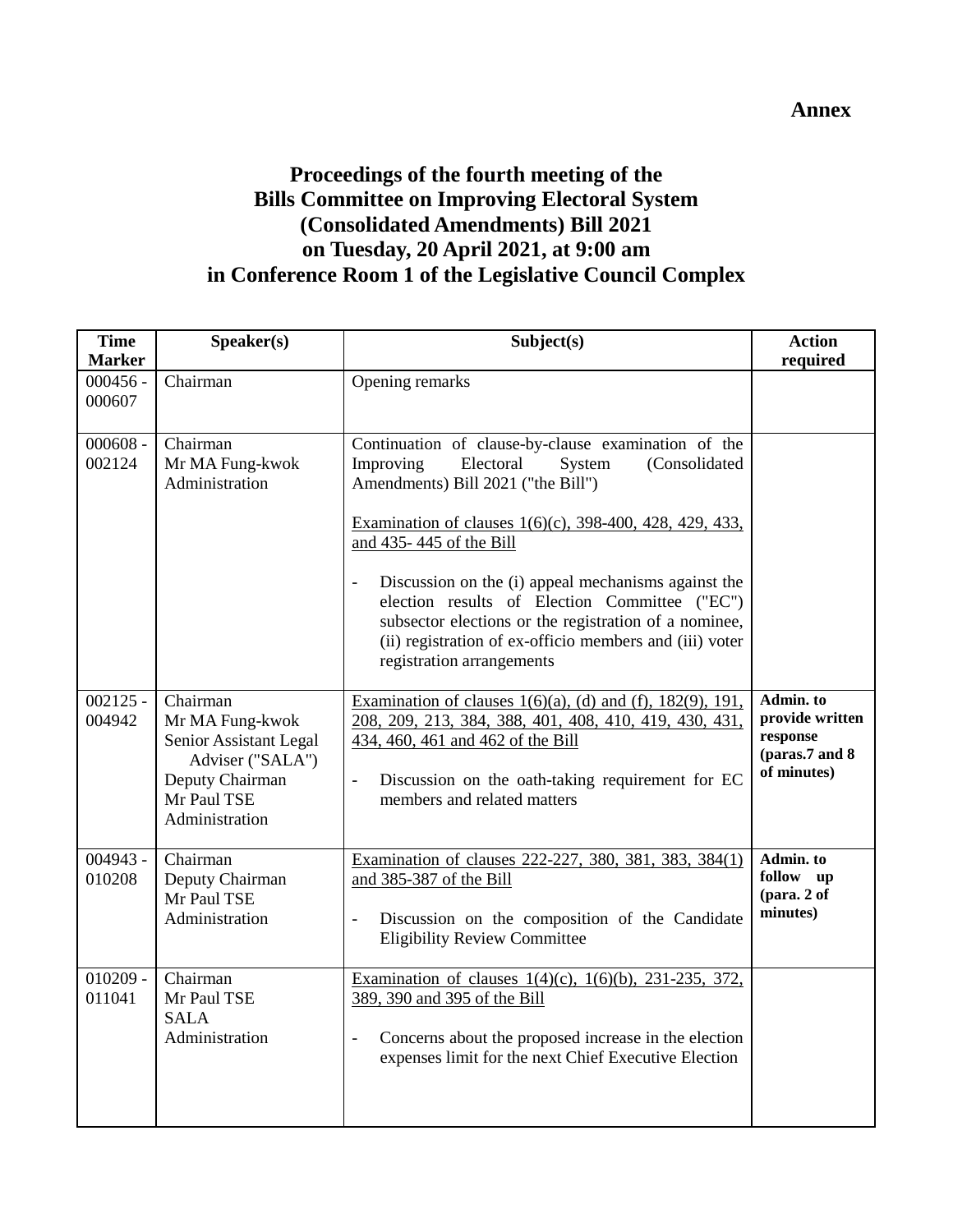| <b>Time</b><br><b>Marker</b> | Speaker(s)                                                                     | Subject(s)                                                                                                                                                                                                                                                                                                                                                                                                                                                                                                                                                                                                                                                                                                                                                     | <b>Action</b><br>required                                            |
|------------------------------|--------------------------------------------------------------------------------|----------------------------------------------------------------------------------------------------------------------------------------------------------------------------------------------------------------------------------------------------------------------------------------------------------------------------------------------------------------------------------------------------------------------------------------------------------------------------------------------------------------------------------------------------------------------------------------------------------------------------------------------------------------------------------------------------------------------------------------------------------------|----------------------------------------------------------------------|
| $011042 -$<br>015526         | Chairman<br>Dr Priscilla LEUNG<br>Administration                               | Examination of clauses $1(5)$ , $76(1)$ , $(3)$ and $(4)$ , $77-79$ ,<br>$80(1)$ -(6), (8)-(10), (13), (16) and (19), 83, 87, 88(7) and<br>$(9)$ , $92(3)$ and $(4)$ , $93$ , $100$ , $101$ , $104$ , $105(3)$ , $108(2)$ ,<br>120, 132, 137, 139, 158(2), (3) and (5), 159(1) and (2),<br>$253(3)$ and (4), $256(1)$ , $262(1)$ , (3) and (5), 264,<br>269(3)-(7), 278, 286, 288-291, 294(3)-(10), 305, 311,<br>315, 316, 317, 328, 340, 352(2)(a) and (3), 355(2),<br>358(1), 361(2) and (9), and 373(1)-(5) of the Bill<br>Discussion on the proposed new composition and<br>formation of the Legislative Council ("LegCo")                                                                                                                                 |                                                                      |
| $015527 -$<br>020942         |                                                                                | <b>Break</b>                                                                                                                                                                                                                                                                                                                                                                                                                                                                                                                                                                                                                                                                                                                                                   |                                                                      |
| $020943 -$<br>025552         | Chairman<br>Dr Priscilla LEUNG<br>Administration                               | Examination of clauses $7(1)$ , $76(1)$ and $(3)$ , $84(1)-(3)$ , $(5)$<br>and $(7)$ , $85(1)$ and $(2)$ , $90(2)$ , $94(1)$ , $95(1)$ and $(12)$ ,<br>96(1) and (4), 97(3), 98(2), 99, 105(2), 108, 109(3), (4)<br>and (13), 111(2), (6), (8) and (10), 116(2) and (3), 117(1)<br>and $(2)$ , 119(1) and $(2)$ , 136, 140, 142(1), (3), (4), (7)<br>and (8), 143(5) and (6), 146(1), 149(2), 253(3), 256(1),<br>262(2), 269(1) and (2), 272-274, 277, 279, 281-285, 287,<br>$294(1)$ and (2), $301(1)-(4)$ , $302-304$ , $309(1)-(4)$ and (6),<br>319(1)-(3) and (7), 320, 321, 323, 357, 361(1) and (8),<br>371 (1) and (2), 375 of the Bill<br>Discussion on the changes to the composition and<br>electorate of LegCo functional constituencies<br>("FCs") |                                                                      |
| $025553 -$<br>030246         | Chairman<br>Mr WONG Kwok-kin<br>Mr Paul TSE<br>Mrs Regina IP<br>Administration | Examination of clauses 270, 275, 282, 283 and 284 of<br>the Bill<br>Concerns about the composition of the Tourism FC<br>under the Bill and the eligibility criteria of corporate<br>electors under the proposed new section $20O(a)$ ,<br>(b) and (c) of the Legislative Council Ordinance<br>(Cap. 542)                                                                                                                                                                                                                                                                                                                                                                                                                                                       | Admin. to<br>provide<br>information<br>$12$ (para. 12 of<br>minutes) |
| $030247 -$<br>033141         | Chairman<br>Mr Paul TSE<br>Mr Tommy CHEUNG<br>Mrs Regina IP<br>Administration  | Examination of clauses 262(6), 263, 285, 287, 335,<br>337(3)-(12), 338, 339, 341 and 464 of the Bill<br>Enquiries on the eligibility of corporate members of<br>$\qquad \qquad \blacksquare$<br>umbrella organizations to register as a corporate<br>voter/elector and how these organizations should<br>deal with the vacated offices of their Boards/General<br>Committees/Councils                                                                                                                                                                                                                                                                                                                                                                          |                                                                      |